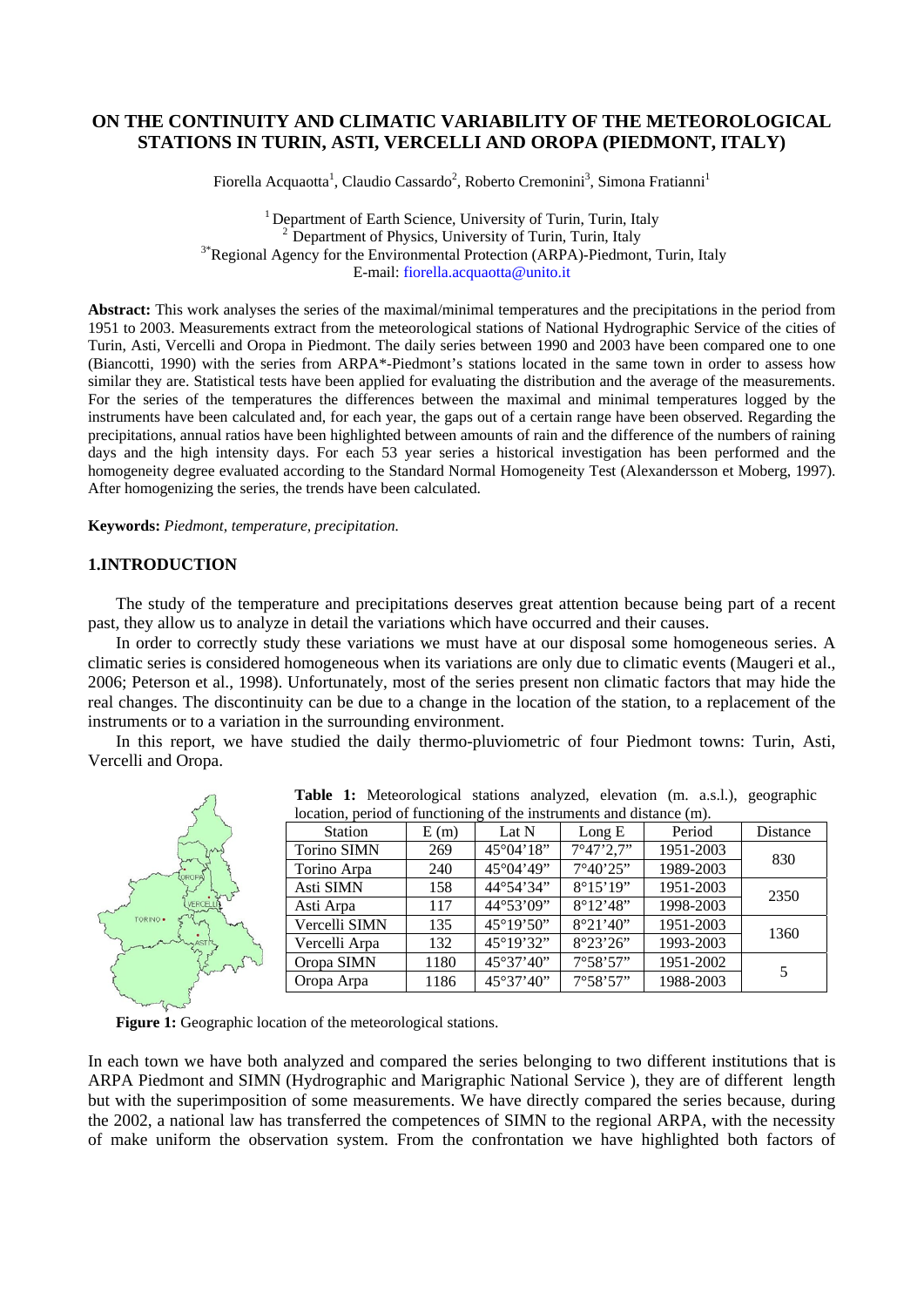continuity and of discontinuity among the series, in order to get more information which will let us study in a more detailed way the homogeneity of the long duration series.

Then we have applied the homogeneity test SNHT (Alexandersson et al., 1997) to the series of maximal and minimal temperatures and of precipitations with the different years measurements, exceeding 30, and then we have computed their trend.

# **2.DATA AND METHODS**

The meteorological stations, belonging to SIMN, have been chosen because they are equipped with meteorological observatories which have been operating with continuity during 53 years, from 1951 to 2003.

As a first step, we have done a historical research (concerning each station) which has allowed us to determine the variations due either to the location or to the replacement of the equipment. Then we have rechecked the values belonging to SIMN in order to reduce the range of errors due both to a wrong reading of the diagram and to a wrong transcription of the values read, as the instruments we have used record some variables on the weekly paper diagrams which are manually written out. The series belonging to ARPA didn't need any further control, because all the data are automatically checked.

In the direct comparison between the daily thermo-pluviometric series, for each year and both the series we have neglected the values missing in at least one station.

For each year we have computed the monthly, seasonally and annual coefficient of correlation during the period of overlapping of the measurements. In order to estimate whether the compared series admit the same distribution we have applied the Kolmogorov-Smirnov test both to the series of maximal and minimal daily temperatures and to the series concerning amount of monthly precipitations.

Considering the series of the maximal and minimal temperatures we have calculated the daily series about the differences:

$$
T_{\text{difference,MAX}} = T_{\text{max,SIMN}} - T_{\text{max,ARPA}}; \qquad T_{\text{difference,MIN}} = T_{\text{min,SIMN}} - T_{\text{min,ARPA}} \tag{1}
$$

Considering the series of the amount of monthly precipitations we have computed the series of the ratios:

$$
R = \frac{P_{\text{rain, SIMN}}}{P_{\text{rain, ARPA}}} \tag{2}
$$

For each new series we have carried out a statistical analysis. Data out of a range of distribution below the quantile 0,2 and above 0,98 have been neglected .Then we have calculated the average, the standard deviations, the frequency of the ratios and of the differences and we have applied the Student's test to assess the results we have obtained. To get further confirmation of the correlation between the series, we have represented on a dispersion diagrams at linear scale the values of daily temperatures and of monthly precipitations. On the axis of the abscissa you have the SIMN values and on the axis of the ordinate you have the ARPA values. See graphics in figure 2 showing the monthly precipitations recorded in Turin.

We have also applied the Standard Normal Homogeneity test (SNHT) to the annual thermo-pluviometric series belonging to SIMN. This method allows to estimate and individuate the gradual or sudden change of the average value of a particular series comparing it to the reference series which has been obtained by comparing the result of the adjacent series and which is considered homogeneous. In this way we have got the homogeneous series on which trends have been computed.

### **3.RESULTS**

All the series of the temperatures, in the period of overlapping, admit very high correlation coefficient but the series don't always seem to measure the same temperature. In the four towns the highest temperature reported by the station ARPA gets values higher than those relieved by the station SIMN. On the other side, the results referred to the minimal temperatures are the opposite. That is, the minimal temperatures reported by SIMN are always higher than those reported by the station ARPA. As to all the series of temperatures, in all the towns the statistics tests are not relevant for the computed values. In fact the power of the test has values near to zero which don't let us assess them. The precipitations series admit high correlation coefficient and the Kolmorgov-Smirnov test highlights that data have the same distributions. As regards these series the direct comparison points out that in two towns Turin and Vercelli, the recording rain gages of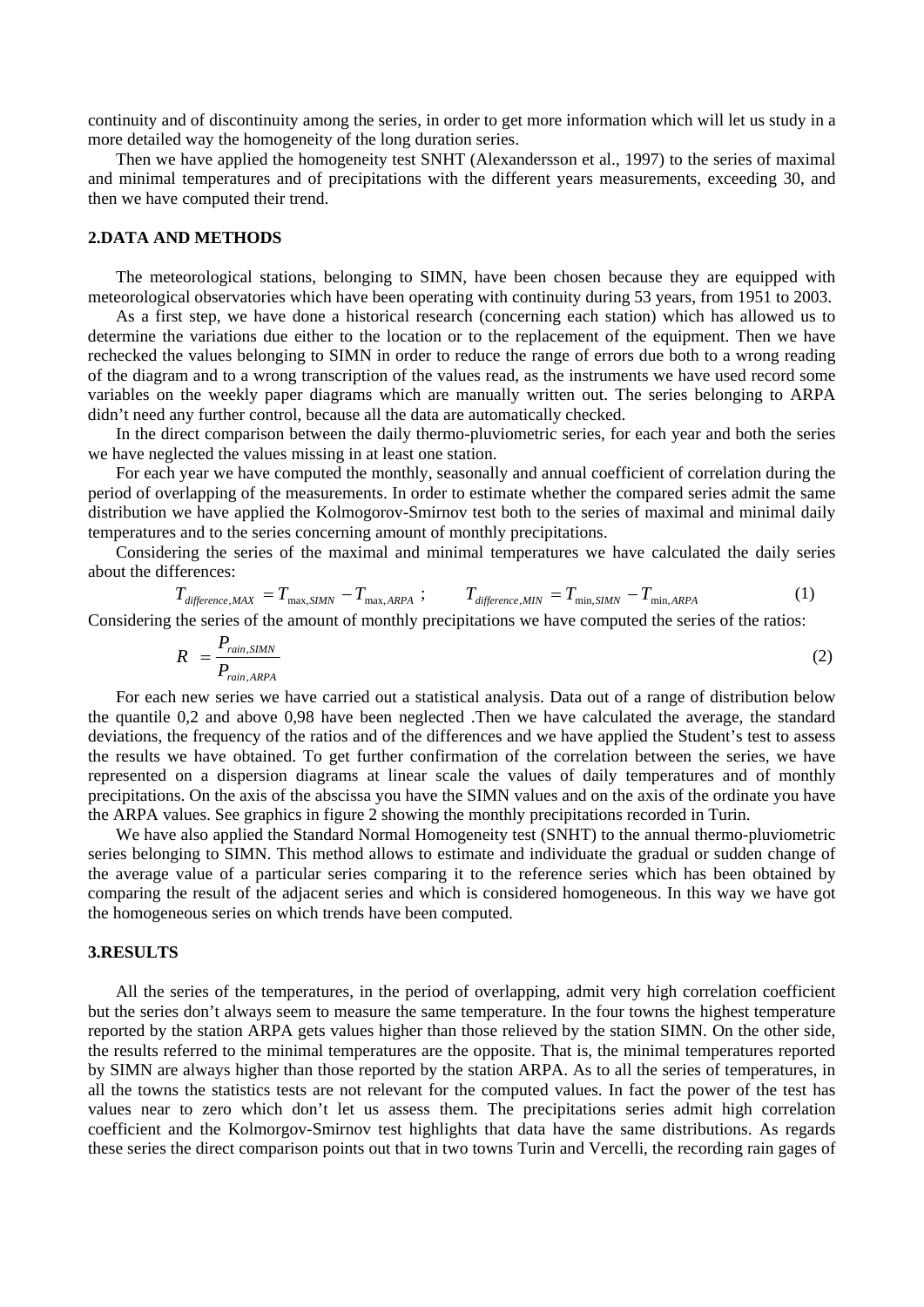these stations measure the same amount of rain (Fig. 2) while, in Oropa the instruments of the stations even if located in the same place do not record the same amount of rain (Fig. 3).



**Figure 2:** Trend of rainfall in Turin. Left: cumulate curves of precipitations: red ARPA rains, green SIMN rains. Right: correlation between the precipitations: on the abscissa precipitations SIMN on the ordinate precipitations by ARPA.



SIMN rains. Right: monthly frequency of relations between SIMN/ARPA.

On all the thermo-pluviometric series recorded by the meteorological stations SIMN, over the gap of 53 years, has been applied the SNHT, which in all the series has highlighted some years of discontinuity. After homogenizing the series, the trends have been calculated (Tab 2 and Tab 3).

| <b>Station</b> | $({}^\circ\mathrm{C})$<br>max ' | $^{\circ}\textrm{C}$ | $\boldsymbol{R}^2$ | $\Gamma_{\rm min}$ (°C) | $^{\circ}$ C) | $\pmb{R}^2$ |
|----------------|---------------------------------|----------------------|--------------------|-------------------------|---------------|-------------|
| Torino         | $0.026*x+16.7$                  | 0.6                  | 0.25               | $0.031*x+8.2$           | 0.8           | 0.39        |
| Asti           | $0.021*x+17.0$                  | 0.6                  | 0.15               | $0.004*x+8.1$           | 0.6           | 0,39        |
| Vercelli       | $0.024*x+15.9$                  | $\rm 0.8$            | 0.15               | $0.038*x+6.5$           | 0,6           | 0.43        |
| Oropa          | $0.044*x+9.4$                   | 0.7                  | 0.43               | $0,030*x+3,9$           | 0,5           | 0.45        |

**Table 2:** Minimal and maximal annual temperatures trend computed in the different towns over a period of 53 years.

**Table 3:** Annual precipitations and number of raining day's trend computed in the different towns on a gap of 53 years.

| <b>Station</b> | $P$ (mm)     | (mm) | $\mathbf{p}^2$ | Giorni piovosi |     | $\mathbb{R}^2$ |
|----------------|--------------|------|----------------|----------------|-----|----------------|
| Torino         | $-1,2*x+908$ | 227  | 0.005          | $-0.32*x+83$   |     | 0,08           |
| Asti           | $-4*x+743$   | 173  | 0.06           | $-0.52*x+76$   |     | 0.18           |
| Vercelli       | $-3*x+917$   | 206  | 0.04           | $-0.27*x + 81$ | 0.6 | 0,08           |
| Oropa          | $13*x+1736$  | 492  | 0.13           | $-0.17*x+116$  |     | 0,03           |

The trends calculated have individuated a positive course in all the station. The highest raise in the maximal and minimal temperatures has been calculated in Oropa with 0,044°C/year, and in Vercelli with 0,038°C/year which respectively correspond to a heating of 2,3°C and of 2,0°C over all the period we took